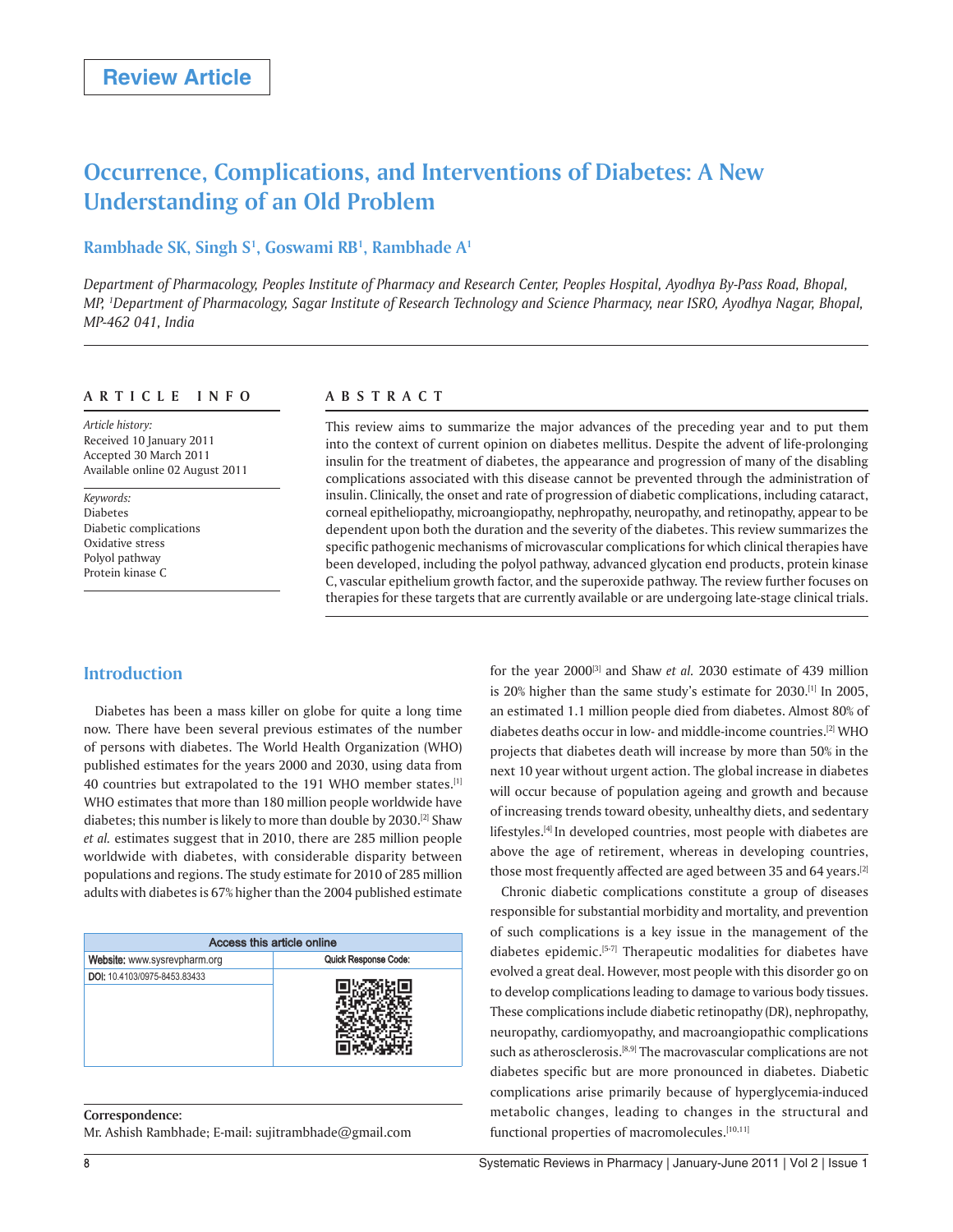# **Frequency of Complications**

Among people with diabetes, about 15% have type 1 (formerly known as insulin-dependent diabetes), while about 85% have type 2 diabetes (formerly known as non-insulin-dependent diabetes). In type 1, there is  $\beta$  cells that are detectable in blood, but some are idiopathic (type 1B)– no  $\beta$  cell antibody is found. In all type 1 cases, circulating insulin levels are low or very low, and patients are more prone to ketosis. This type is less common and has a low degree of genetic predisposition. In type 2 diabetes, a moderate reduction in the  $\beta$  cell mass has been reported, though in some cases, reduction in  $\beta$  cell mass was not observed.<sup>[12,13]</sup>

In contrast, type 2 diabetes is usually part of the "metabolic syndrome" which is associated with other risk factors from early in the disease process, including abdominal obesity, hypertension, dyslipidemia, prothrombotic state, and insulin resistance.<sup>[14]</sup> Macrovascular disease is a major cause of morbidity and mortality in type 2 diabetes; microvascular complications are often present when diabetes is diagnosed, even in people with no symptoms.<sup>[15-18]</sup>

# **Clinical Complications of Diabetes Mellitus**

#### *Retinopathy*

Diabetes mellitus (DM) is a major cause of avoidable blindness in both the developing and the developed countries. After 15 years of diabetes, approximately 2% of people become blind and about 10% develop severe visual impairment.<sup>[2]</sup> Patients with DR are 25 times more likely to become blind than nondiabetics.<sup>[19]</sup> Good glycemic control arrests the development and progression of DR and decreases the visual loss.<sup>[20]</sup> Technological advances have improved the diagnostic accuracy of screening methods and access of the diabetic patients to the specialist care. In the last three decades, the treatment strategies have been revised to include early surgical interventions and pharmacotherapies, besides laser photocoagulation.[21-23]

DR is classified in various progressive stages, namely, nonproliferative (background) retinopathy, preproliferative (severe or advanced background) retinopathy, and proliferative retinopathy. The retina is comprised of several tissue types, including neural tissue with respective support cells and vascular tissue.<sup>[24]</sup>

DR predominantly affects the vascular components of the retina. Pathological changes in background DR include capillary basement membrane thickening, pericyte loss, microaneurysms, acellular capillaries, increased capillary permeability with exudate deposits, and retinal microinfarcts.<sup>[24,25]</sup> In advanced proliferative retinopathy, neovascularization develops with its devastating consequences.[10,25]

The final metabolic pathway causing DR is unknown. There are several theories. Electrolytic imbalance caused by the high aldose reductase (AR) levels leads to cell death, especially retinal pericytes, which cause microaneurysm formation.[26] Apart from this, thickening of the capillary basement membrane and increased deposition of extracellular matrix (ECM) components contribute to the development of abnormal retinal hemodynamics.[27] In diffuse type of diabetic macular edema (DME), breakdown of the inner blood-retinal barrier results in accumulation of extracellular fluid. Increased retinal leukostasis has been reported and it causes capillary occlusions and dropout, nonperfusion, endothelial cell damage, and vascular leakage due to its less deformable nature. Currently, there has been a great interest in vasoproliferative factors which induce neovascularization. It has been shown that retinal ischemia stimulates a pathologic neovascularization mediated by angiogenic factors, such as vascular endothelial growth factor (VEGF), which results in proliferative DR.[28,29] VEGFs are released by retinal pigment epithelium, pericytes, and endothelial cells of the retina.[19,30]

#### *Nephropathy*

Diabetes is among leading causes of kidney failure. Ten to twenty percent of people with diabetes die of kidney failure.<sup>[2]</sup> Diabetic nephropathy affects approximately 30% of type 1 diabetic patients. Diabetes remains the most important cause of renal failure in industrialized countries.[31-33] Type II diabetes and diabetic nephropathy are clearly chronic progressive diseases that are associated with a combination of genetic, lifestyle, and environmental factors.<sup>[34]</sup> Although many risk factors have been identified, such as obesity, diet, and other lifestyle factors, it is highly likely that there are as yet unidentified environmental factors that influence whether or not an individual will become diabetic, or whether mild or incipient diabetes progresses to a more advanced disease state.[35-37]

Glomerular hyperfiltration leading to microalbuminuria is the earliest clinical marker of this disease. With progression of renal damage, patients develop macroalbuminuria and reduced glomerular filtration rate.<sup>[38,39]</sup> Pathological features of diabetic nephropathy include mesangial matrix expansion, thickening of glomerular capillary basement membrane, and tubulointerstitial fibrosis.[35,40] In earlier stages, however, there is renal enlargement due to cellular hypertrophy affecting both the glomeruli and tubules. Eventually, the glomerular filtration rates continue to decline and the patients develop arteriolosclerosis and glomerulosclerosis with obliteration of the filtration area due to increased production and decreased degradation of ECM proteins. In the later stages, patients develop characteristic nodular accumulation of ECM proteins, that is, Kimmelstiel-Wilson nodules.<sup>[41]</sup> Clinically, overt nephropathy manifests as proteinuria in the nephritic range, hypertension, and other features of renal failure.<sup>[42]</sup> It has been demonstrated that similar to other chronic complications, a high blood glucose level is the initiating factor leading to the development of renal damage in diabetes.[43,44] Furthermore, it has been demonstrated that good glucose control may even reverse the structural changes in the kidneys.[43]

Identification of patients at high risk by screening for microalbuminuria now occurs in many hospital clinics and potentially early and effective antihypertensive treatment in these patients can postpone or prevent clinical nephropathy. Blockade of the rennin-angiotensin system by angiotensin I-converting enzyme inhibitors may decrease microalbuminuria in normotensive diabetic patients independently of the fall in blood pressure.[10,45]

#### **Neuropathy**

According to WHO, Diabetic neuropathy is damage to the nerves as a result of diabetes, and affects up to 50% of people with diabetes. Although many different problems can occur as a result of diabetic neuropathy, common symptoms are tingling, pain, numbness, or weakness in the feet and hands.<sup>[2]</sup> Both the somatic and autonomic nervous system can be affected by diabetes, causing a variety of symptoms.<sup>[46,47]</sup> At the severe end of the spectrum, diabetic nerve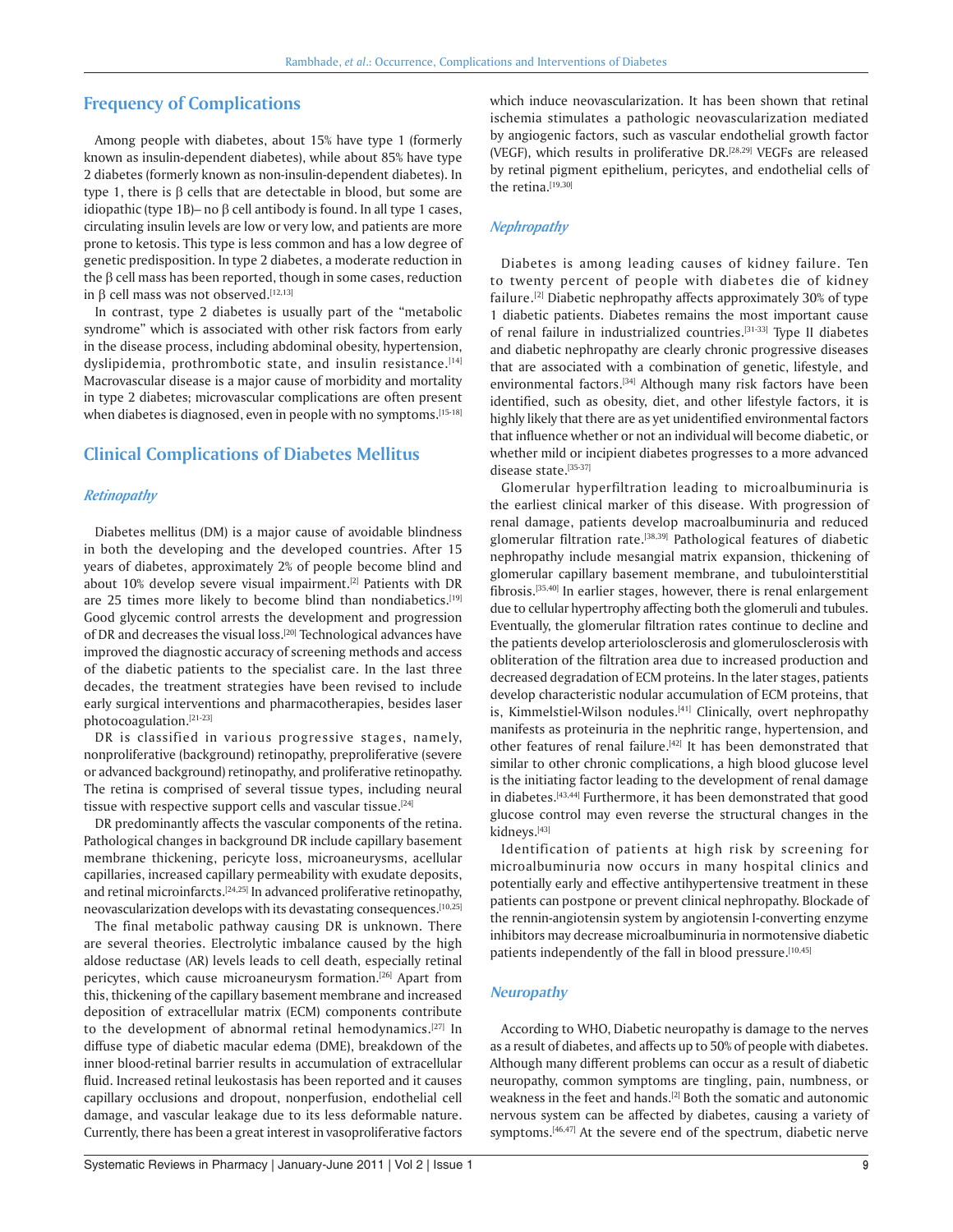disease is a major cause of lower extremity amputation.<sup>[48]</sup>

It has been reported that inflammation is more clearly involved in the specific inflammatory neuropathies such as vasculitic and granulomatous disease than in diabetic neuropathy,<sup>[19,49]</sup> though it has not been studied in age-related neuropathies. P and E-selection, activated during the inflammatory process, predict the decline in peripheral nerve function among diabetic patients.[21] Impaired blood flow and endoneurial microvasculopathy, mainly thickening of the blood vessel wall or occlusion, play a critical role in the pathogenesis of diabetic neuropathy. Metabolic disturbances in the presence of an underlying genetic predisposition cause reduce nerve perfusion.<sup>[50]</sup>

Oxidative stress-related mechanisms are also important in vascular dysfunction, and tend to increase vasoconstriction.<sup>[51]</sup> Sensory and local autonomic nerve function deficits appear to predominate in patients with critical limb ischemia. Improving blood flow to tissues may improve nerve conduction velocity in diabetic neuropathy.<sup>[50,52]</sup> Oxidative and nitrosative stress and inflammation are implicated in several neurodegenerative disorders including Alzheimer's disease and amyotrophic lateral sclerosis. It is greater in diabetic patients prior to development of peripheral neuropathy and particularly in those with peripheral neuropathy.[52,53]

Retrospective and prospective studies have suggested a relationship between hyperglycemia and the development and severity of diabetic neuropathy, and significant effects of intensive insulin treatment on prevention of neuropathy.<sup>[54]</sup>

Low-dose tricyclic antidepressants, anticonvulsants (gabapentin, pregabalin, carbamazepine, and potentially phenytoin), serotoninnorepinephrine reuptake inhibitors (duloxetine, venlafaxine), topical analgesic (topical capsaicin), and various oral pain medications are agents that are currently available for the treatment of diabetic neuropathy.[55,56]

#### *Cardiomyopathy*

Diabetes increases the risk of heart disease and stroke and nearly 50% of people with diabetes die of cardiovascular disease (CVD).[2] Cerebrovascular disease (CeVD) represents a major cause of morbidity and mortality worldwide. The more overweight an individual is, the more likely he or she will be insulin resistant and will face an increased risk for developing all the associated abnormalities such as hypertension, type 2 DM, and CVD, including stroke.[57,58] DM, hypertension, smoking, dyslipidemia, atrial fibrillation, and physical inactivity are important risk factors for stroke, and their management with lifestyle modifications and pharmacological treatment can reduce stroke-associated morbidity and mortality in the general population.[56,59,60]

Diabetic cardiomyopathy can act as an independent factor affecting the cardiac structure and function and may also modulate prognosis of other complications such as ischemic heart disease.<sup>[61]</sup> It was demonstrated that diabetic patients had larger mean diameters of ventricular myocardial cells and higher percentage of interstitial fibrosis than control subjects.[62] Morphological changes in diabetic cardiomyopathy include myocyte hypertrophy and/or necrosis, interstitial and perivascular fibrosis, and capillary basement membrane thickening.[63] Functional abnormalities involve both the systolic and diastolic properties of the myocardium, such as impaired relaxation, reduced compliance with elevated end-diastolic pressure, cardiac hypertrophy, and chamber dilatation.<sup>[64]</sup>

The overall relative risk of stroke is 1.5 to 3 times greater in patients with DM,[65-67] while the relative risk for stroke is 10 times higher in diabetic patients younger than 55 years.<sup>[68]</sup> Recurrent stroke is also twice more frequent in diabetic patients.<sup>[69]</sup> More importantly, both short- and long-term mortality after stroke are significantly greater in diabetic patients.<sup>[70]</sup> Overall, the outcome of CeVD in patients with DM is worse than in nondiabetic patients. The principal mechanisms by which DM can lead to microvascular damage and finally CeVD are the following:

- 1. Increased production of free oxygen radicals and oxidative stress.[71]
- 2. Increased production of glycosylated products.<sup>[72]</sup>
- 3. Increased activity of AR in the polyol pathway, leading to intracellular accumulation of sorbitol and fructose.<sup>[71]</sup>
- 4. Activation of specific protein kinase C (PKC) isoforms.<sup>[73,74]</sup>

Formation of reactive oxygen species (ROS) due to hyperglycemia and insulin resistance leads to cell damage.[75] Free oxygen radicals decrease the bioavailability of endothelium-derived nitric oxide resulting in vasoconstriction, platelet activation, and smooth muscle cell proliferation. Activation of specific isoforms, especially PKC  $\beta$  and PKC  $\delta$ , leads to cell proliferation, impaired glucose and lipid metabolism, expression of atherosclerosis-promoting genes, decreased vasodilation, and increased vascular permeability.[73,74]

Proposed guidelines for the early management of hyperglycemia during ischemic stroke<sup>[76]</sup> are as follows:

- 1. Initiate insulin therapy when plasma glucose is >140 to 180 mg/dl.
- 2. Therapeutic target: plasma glucose 80 to 140 mg/dl.
- The recommendations on acute stroke are the following:
- 1. Critically ill patients: plasma glucose close to 110 mg/dl and always <180 mg/dl.
- 2. Non-critically ill patients: plasma glucose 90 to 130 mg/dl and postprandial plasma glucose <180 mg/dl.[76]

#### *Macroangiopathy*

Clinical manifestations of atherosclerosis occur primarily in three vascular beds: coronary arteries, lower extremities, and extracranial carotid arteries. Diabetes increases the incidence and accelerates the clinical course of each. The abnormal metabolic state that accompanies diabetes causes arterial dysfunction.[63,77]

Relevant abnormalities include chronic hyperglycemia, dyslipidemia, and insulin resistance. These factors render arteries susceptible to atherosclerosis. Diabetes alters function of multiple cell types, including endothelium, smooth muscle cells, and platelets, indicating the extent of vascular disarray in this disease<sup>[78]</sup> [Table 1].

| Table 1: Complications of diabetes |                         |  |
|------------------------------------|-------------------------|--|
| <b>Macrovascular diseases</b>      | Microvascular diseases  |  |
| Transient ischemic attack          | Diabetic retinopathy    |  |
| Stroke                             | Nonproliferative        |  |
| Angina                             | Proliferative           |  |
| Myocardial infarction              | Macular edema           |  |
| Cardiac failure                    | Microalbuminuria        |  |
| Peripheral vascular disease        | Macroalbuminuriaw       |  |
|                                    | End-stage renal disease |  |
|                                    | Erectile dysfunction    |  |
|                                    | Autonomic neuropathy    |  |
|                                    | Peripheral neuropathy   |  |
|                                    | Osteomyelitis           |  |
|                                    | Amputation              |  |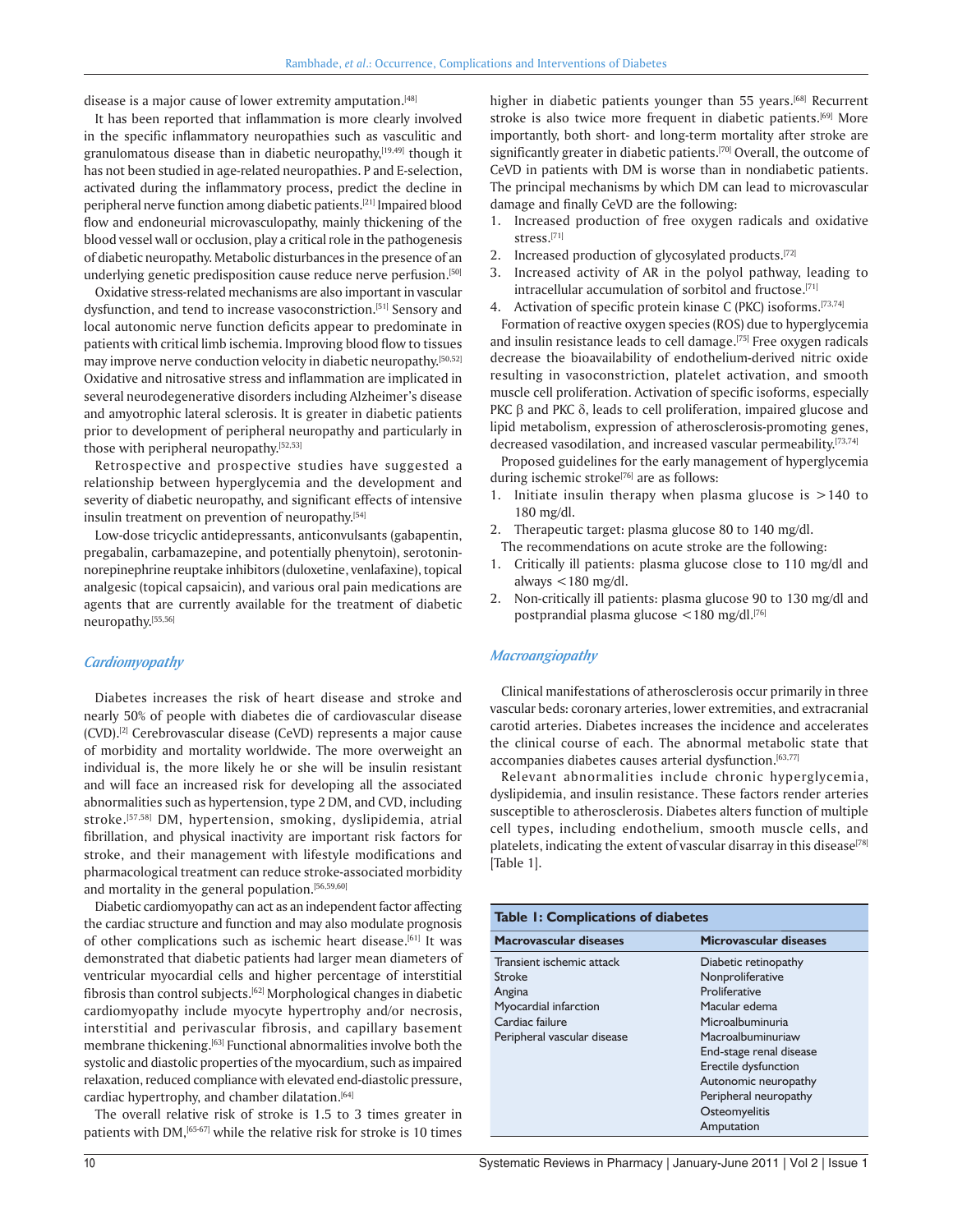# **Concepts of Diabetic Complications**

Diabetic complications arise primarily because of hyperglycemiainduced metabolic changes, leading to changes in the structural and functional properties of macromolecules.[79] Recent advances have identified secondary factors that play key roles in the development and progression of these complications. Some of the factors that participate in the pathogenesis of diabetic complications include polyol pathway, PKC activation, nonenzymatic glycation, oxidative stress, and alterations in growth factor and vasoactive factor expression. Several of these factors may subsequently lead to further endothelin (ET) activation in diabetic subjects. $[2,80]$ 

## *Polyol pathway*

The polyol pathway reduces toxic aldehydes generated by ROS to inactive alcohols.[80,81] AR, through the consumption of NADPH, is responsible for the initial and rate-limiting step in the process. Glucose can be reduced to sorbitol, and eventually fructose, through this pathway, but AR has a low affinity for glucose at normal concentrations. Elevated intracellular glucose can increase AR activity, resulting in significantly decreased NADPH. NADPH is also required for glutathione (GSH) reductase activity, which reduces GSH––a major mechanism for reducing intracellular oxidative stress.[82] Decreased NADPH and resulting decreased GSH reductase activity ultimately increases oxidative stress and activates pathways that increase cellular damage.[6,24,83]

AR inhibition (ARI) is ostensibly an ideal target for reducing the deleterious effects associated with polyol pathway activation. However, clinical trials with ARIs have shown lack of efficacy or adverse effects.[84,85]

#### *Nitric oxide (NO) and oxidative stress*

DM was found to be inextricably connected with increased oxidative stress both in diabetic humans and hyperglycemic animals.[86,87] The term oxidative stress often refers to a biological redox condition where excessive oxidative modifications of cellular constituents occur due to increased oxidizing power.[88] Production of ROS (free radicals) may result from glucose autooxidation, protein glycation, increased flux through the polyol pathway, and prostanoid productions.[31] NO is a potent vasodilator formed from L-arginine by NO synthase.[89] NO released from endothelial cells acts on smooth muscle cells to increase intracellular cGMP and cAMP. The result of this increase in cGMP and cAMP is decreased calcium, probably through efflux, and dephosphorylation of myosin light chains. Endothelial dysfunction is characterized by the imbalance between contracting and relaxing factors.<sup>[87]</sup>

A disturbance in the cellular redox balance is assumed to interfere with the proper maintenance of cellular homeostasis.<sup>[28]</sup> Oxidative stress is an ineluctable consequence of aerobic metabolism, because free radicals and other reactive species are the products of normal metabolism, utilizing the redox potential to process cellular reactions.[30] Among the number of mechanisms proposed as a pathogenic link between hyperglycemia and diabetic complications, oxidative stress is an equally tenable hypothesis as the Maillard advanced glycation hypothesis or the AR-mediated osmotic hypothesis.[90,91]

Normalization of glucose-stimulated superoxide production has been found to block at least three independent pathways of hyperglycemia-induced vascular damage.[33,92]

#### *Protein kinase C activation*

PKC family of enzymes is activated by the diacylglycerol resulting from receptor-mediated hydrolysis of inositol phospholipids. PKC participates in a variety of functions, including signal transduction, regulation of ion channels and neurotransmitter release, control of cell growth and differentiation, and changes in cell morphology and gene expression.[40,74]

PKC activation assumes a central role in hyperglycemia-induced vascular disorders. High glucose concentrations can induce the production of diacylglycerol and activation of PKC.<sup>[93,94]</sup> PKC activation has been implicated in hyperglycemia-induced vascular permeability and flow changes, expansion of ECM, and in the production of various growth factors and cytokines.[95] The changes are seen as thickening of the basement membrane, increased retinal vascular permeability, and alterations in retinal blood flow.[31]

Research into novel therapeutic agents for diabetic kidney disease focused early on PKC because hyperglycemia, the defining feature of diabetes, increases diacylglycerol, advanced glycation end products (AGEPs), and oxidative stress. When production of these aberrant metabolic products is excessive, PKC is over activated, particularly in organs that are susceptible to developing diabetic micro- and macrovascular complications.[32,96]

# *Advanced glycation end products (AGEPs)*

AGEPs are a heterogeneous group of modified proteins, lipids, and nucleic acids implicated in the aging process and diabetes.[97,98] Some AGEPs are exogenous, being derived from foods or even tobacco,<sup>[99]</sup> although their significance in diabetic pathology remains unclear. More than a dozen AGEPs have been detected in tissues and can be divided into the following three categories:[100]

- 1. Fluorescent cross-linking AGEPs such as pentosidine and crossline.
- 2. Nonfluorescent cross-linking AGEPs such as imidazolium dilysine cross-links, alkyl formyl glycosyl pyrrole cross-links and argininelysine imidazole cross-links.
- 3. Non-cross-linking AGEPs such as pyrraline and N-carboxymethyl lysine.

In intracellular hyperglycemia, these products are formed primarily through nonenzymatic reactions (Maillard reactions) between amino groups and glucose or highly reactive glucose derivatives known as dicarbonyls.<sup>[101]</sup> Hyperglycemia may also drive AGEP formation through polyol pathway-derived intermediates and oxidative stress.<sup>[6]</sup> AGEPs alter intracellular and extracellular proteins and their functions.[101,102] Studies in diabetic populations show AGEPs and nonenzymatic glycation correlate with the development and severity of retinopathy, neuropathy, and nephropathy, as well as macrovascular complications.<sup>[6,103]</sup> Glucose, fructose, and the product of the pentose phosphate pathway may participate in nonenzymatic glycation.[72-74] AGEs may further increase oxidative stress and endothelial damage.<sup>[98-100]</sup> Exogenous administration of superoxide dismutase has been shown to reduce hyperglycemia-induced endothelial permeability and accompanying vascular dysfunction. In addition, AGEs can form cross-links with collagen in the ECM, reduce arterial compliance, and alter gene expression of several important intracellular molecules.[2,104] Both AGEs and their receptors have been localized to the target organs of diabetic complications.<sup>[98,99]</sup>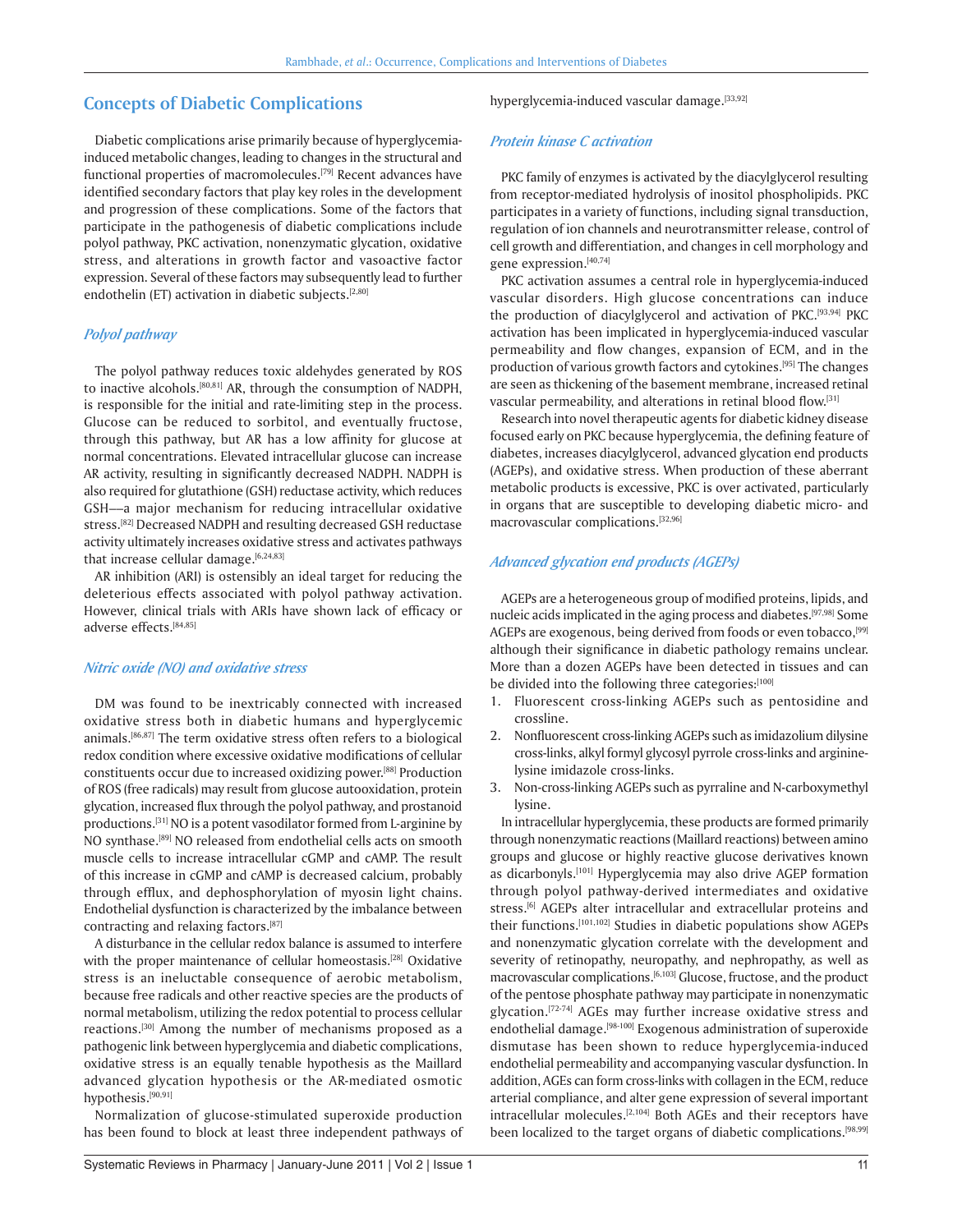These receptors are found on many cells, including endothelial and smooth muscle cells. AGE-mediated nuclear factor NF-KB activation has been shown to increase ET-1 expression.<sup>[99,100]</sup> Activation of NF-B, secondary to nonenzymatic glycation, has also been linked to reduce NO, which would positively affect ET expression causes of diabetes complications.[99,105]

## *Vascular endothelial growth factor and angiopoietin (VEGF)*

VEGF and the angiopoietins are two families of growth factors believed to act predominantly on vascular endothelial cells. VEGF is mitogenic for endothelial cells, acting early and at most points in the angiogenic cascade.<sup>[106,107]</sup> Increasing evidence suggests a role for VEGF in the pathophysiology of CVD.[108] Elevated plasma VEGF has been shown in patients with hypertension and diabetes, with levels correlating with measures of endothelial damage/ dysfunction and overall cardiovascular risk in hypertensive patients. Furthermore, VEGF has independent prognostic significance in patients with acute coronary syndromes.<sup>[108]</sup> In contrast to VEGF, the angiopoietins have little effect on endothelial proliferation.[2] More recent data suggest that the angiopoietins may also be involved in the regulation endothelial integrity and inflammation.<sup>[109-111]</sup> Hence, selective increase in plasma VEGF and Ang-2, but not Ang-1, may favor aberrant neovascularization and endothelial abnormalities. However, there is no data on plasma angiopoietins and the relationship with inflammation and endothelial damage/dysfunction in patients with type 2 diabetes, with and without CVD.<sup>[90,100]</sup>

## *Hexosamine pathway*

Glutamine: fructose-6-phosphate amidotransferase (GFAT), the enzyme catalyzing the synthesis of glucosamines, is the rate-limiting enzyme of this pathway. GFAT converts the fructose-6-phosphate to glucosamine-6-phosphate and finally to uridine diphosphate-Nacetylglucosamine.[112,113]

This Glucosamine-6-phosphate, produced by the hexosamine biosynthetic pathway, inhibits activity of glucose-6-phosphate dehydrogenase (G6PD), the rate limiting enzyme in the pentose shunt pathway.<sup>[113]</sup> Since G6PD activity is coupled to reduction of NADP+ to NADPH, activation of the hexosamine biosynthetic pathway would further decrease NADPH/NADP+ ratios. Decreased NADPH/NADP+ ratios, resulting from inhibition of G6PD or stimulation of NADPH oxidase, can increase oxidative stress by the following two mechanisms:

- A. By decreasing the regeneration of the important cellular antioxidant, that is, reduced GSH from oxidized GSH (GSSG).
- B. By decreasing availability of NADPH, thereby decreasing activity of catalase, the enzyme responsible for converting the  ${\rm H_2O}_{_2}$ to H<sub>2</sub>O. Indeed, GSH scavenging activity and NADPH content are decreased in vascular endothelial tissues by high glucose conditions.[114]

# **Prevention of Diabetes**

The relationship between hyperglycemia with microvascular and macrovascular complications are now clear. Diabetes management seeks to prevent the microvascular (e.g., retinopathy, neuropathy, and nephropathy) and macrovascular (e.g., heart disease, stroke) complications of DM. Achieving and maintaining glucose concentrations as near to normal as possible by tight glycemic control is absolutely essential for the delay and/or prevention of diabetic complications, as well as for improving the length and quality of life of diabetic patients.[38,115,116]

Weight reduction with calorie-restricted diets and increased physical activity are the first-line therapy of DM.[117] This will help to control insulin resistance and reduce the metabolic risk factors. This nonpharmacological approach is reported to be affective in only 20% of the patients with type 2 diabetes.<sup>[118]</sup> If life style changes involving the diet and exercise are not sufficient to keep blood glucose levels within the normal range, oral antidiabetic medications are tried next. Lifestyle changes delay the need for combined therapy and insulin injection, which presents a considerable risk of side effects in these patients.[119,120]

Since the two recent important large-scale research studies, the Diabetes Control and Complications Trial (DCCT) study and the UK Prospective Diabetes Study (UKPDS), showed conclusively that good glycemic control can delay or prevent microvascular complications, retinopathy, renal failure, and neuropathy, the following therapeutic goals for glycemic control set by the American Diabetes Association (ADA) have been widely accepted.<sup>[121,122]</sup> These include a target of  $7\%$ for the HbA; 80 to 120 mg/dl (4.4-6.6 mmol/l) for the fasting plasma glucose; and 100 to 180 mg/dl (5.5-10 mmol/l) for a postprandial glucose.[123-125]

HbA1C is a measure of blood glucose control that provides information about average glucose levels over the previous two months.[126,127] The process of conversion from hemoglobin A to hemoglobin A1c depends on the blood glucose concentration. It provides a much better indication of glycemic control than blood or urinary glucose levels.<sup>[128]</sup> Effective treatment will prevent the development of microvascular complications and risk of CVDs, which are the leading cause of death in diabetic patients.<sup>[123,129]</sup> Strong correlation between obesity and the risk of diabetes development, and the contribution of excessive body fat to glucose intolerance are among the factors that underline the importance of diet and exercise in the treatment of diabetes.<sup>[130]</sup> The effect of diet and/or exercise on the regulation of blood glucose in diabetic patients has been shown in several small- and large-scale studies. Lower socioeconomic status and limited access to healthcare are among the factors that significantly contribute to the higher incidence of diabetes complications.

The hypothesis of glucose toxicity states that hyperglycemia impairs both insulin secretion and sensitivity, shifting superfluous glucose from the normal glycolytic pathway to the minor sorbitol, hexosamine, and glycation pathways. The accumulated end products of these pathways cause oxidative stress and inflammation in cells and blood vessel walls, resulting in pancreatic  $\beta$ -cell dysfunction and systemic atherosclerosis.[2]

Recently, longer follow-up of the DCCT and UKPDS participants found that despite a loss of the difference in HbA1c levels after the trial, myocardial infarction was reduced by 15% among nonobese patients given sulfonylurea and insulin and by 33% among obese patients given metformin; all-cause mortality was also reduced in this group.[119,131]

Similarly, the recent Action to Control Cardiovascular Risk in Diabetes trial, which achieved an average HbA1c of 6.4% in the treatment arm *vs* 7.5% in the control arm, found a 24% reduction in the hazard of nonfatal myocardial infarction, albeit that this trial was stopped prematurely because of increased all-cause and overall cardiovascular mortality in the intensive glycemic control group.[41,132]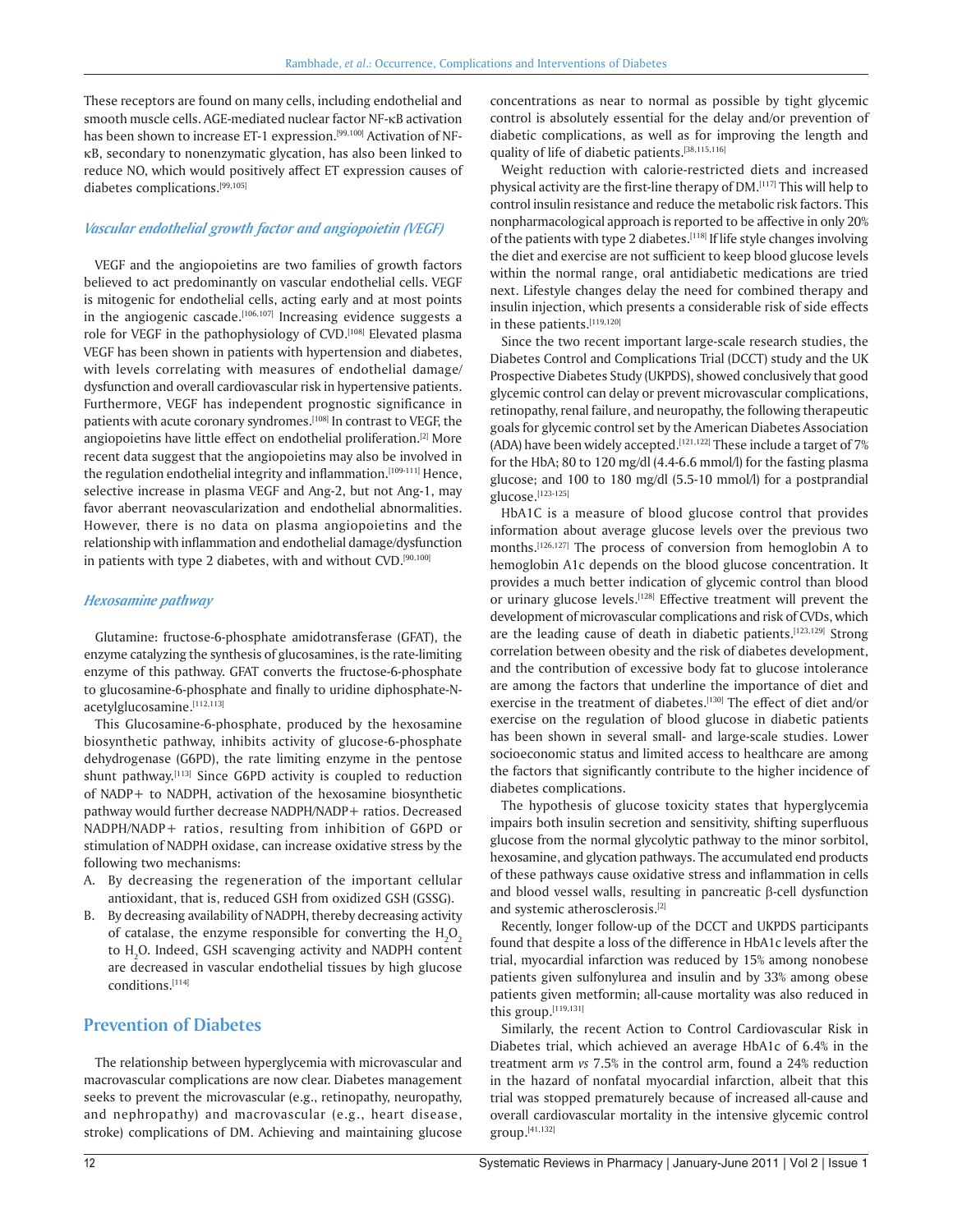Research studies have shown that control of blood glucose, blood pressure, and blood lipid levels helps prevent complications in people with type 1 or type 2 diabetes.<sup>[42]</sup>

# **Hypertension management**

Blood pressure management is a key element in the management in most patients with diabetes, particularly those who are elderly. Currently, the ADA recommends a blood pressure of <130/80 mmHg to minimize cardiovascular, renal, and other complications.[133] A recent study, the Hypertension in the Very Elderly Trial, showed that blood pressure control to <150/80 mmHg in patients >80 years of age (treated with the diuretic indapamide, or the angiotensinconverting enzyme (ACE) inhibitor perindopril) led to a reduction of the risk of fatal or nonfatal stroke by 30%, a 39% reduction in the rate of death from stroke (95% CI, 1-62; *P =* 0.05), a 21% reduction in the rate of death from any cause, a 23% reduction in the rate of death from cardiovascular causes, and a 64% reduction in the rate of heart failure. Although not defined as a diabetic population, 11.8% of the study groups had CVD.[40,44]

# **Lipid management**

Treatment of cholesterol disorders with HMG CoA reductase (3-hydroxy-3-methyl-glutaryl-CoA reductase) inhibitors, or "statins," reduces the risk of first major coronary event by  $\sim$ 25%.<sup>[99,100]</sup> The ADA recommends treatment of total cholesterol to  $<$ 200 mg/ dl, triglycerides to <150 mg/dl, HDL (High-density lipoprotein) cholesterol to  $>40$  mg/dl for men and  $>50$  mg/dl for women, and LDL (Low-density lipoprotein) cholesterol to <100 mg/dl to reduce the risk of cardiovascular events in people with diabetes.<sup>[134]</sup> Evidence also shows that atorvastatin and simvastatin reduce the risk in type 2 diabetic patients regardless of their initial baseline DL (Down-low) level.<sup>[42-44]</sup> A target LDL level of  $<$ 70 mg/dl may be considered for high-risk individuals.[44,135,136]

# **Prevention of Complications**

Glycemic control has long been the mainstay for preventing progression of these complications; however, such control is not easily achieved. Alternative adjunctive approaches to treating and preventing tissue damage are being undertaken by targeting the molecular pathogenesis of diabetic complications.[2] There are specific pathogenic mechanisms of complications for which clinical therapies have been developed, including the polyol pathway, AGEPs, PKC, vascular epithelium growth factor, and the superoxide pathway.[6,137]

# *Aldose reductase inhibitors*

It has been hypothesized $[6,138]$  that the excessive accumulation of sorbitol is linked to certain long-term complications. Thus, AR (aldose reductase) has long been recognized as an important target for preventing the onset or progression of these complications. Although the exact mechanism is unknown, AR appear to be possible link between increased polyol pathway activity and the development of some diabetic complications; therefore, in recent years, preventive or therapeutic approaches for diabetic complications based on the polyol pathway theory have been focused on the development of potent AR inhibitors.[83,138]

In the 1980s, sorbinil became the first ARI to undergo clinical trials after promising preclinical results. Results from several studies on neuropathy, retinopathy, and nephropathy were mixed, but the majority suggested a lack of significant effects.[139-141] Hypersensitivity reactions, occurring at increased doses, further limited the agent's effectiveness. Subsequent clinical evaluations of ARIs such as tolrestat or lidorestat were halted due to toxicities before their efficacy could be definitively evaluated.[139,140] Others, such as ponalrestat and zopolrestat, were ineffective despite having more favorable side-effect profiles.<sup>[83]</sup> Zenarestat improved nerve conduction velocity and nerve morphology in a rigorous, yearlong randomized, placebo-controlled trial.[139] However, further Phase 3 studies were eventually halted due to significant creatinine elevations in study participants. Epalrestat was the first successful ARI to be developed and was approved for use in Japan in 1992 for treatment of diabetic peripheral neuropathy.[108]

Two new ARIs, fidarestat and ranirestat, have more recently been evaluated in safety and efficacy studies in randomized, double-blinded, placebo-controlled trial in US and Japan, in which 279 diabetics were studied.<sup>[139]</sup> In 2004, Phase 2 trials were halted despite the positive results due to corporate restructuring of the trial sponsor. Whether evaluation of fidarestat will be resumed is unclear. Ranirestat effectively penetrates peripheral nerves and has shown encouraging effects on peripheral neuropathy at both 5 and 20 mg doses in a 12-week, double-blinded, placebo-controlled trial.[108]

## *Inhibitors of advanced glycation end products*

Formation of AGEPs is a consequence of altered carbohydrate, fat, and protein metabolism in diabetics. The body has mechanisms to protect against glycation and AGEs such as the liver enzyme,  $\alpha$ –keto-glutaraldehyde dehydrogenase capable of inactivating 3-DG and preventing AGE formation.<sup>[142]</sup> A variety of plasma amines may react with sugar and Amadori carbonyl groups to reduce AGEs.[100] Antioxidants can protect against glycation-derived free radicals, whereas transport proteins, for example, ceruloplasmin can bind transition metals such as cupric ions, preventing them from participating in autoxidative glycation or glycoxidation reactions.

Aminoguanidine, the first targeted AGEP therapy, is a hydrazine derivative that prevents AGEP formation by blocking carbonyl groups on Amadori products, although it is now known to react with carbonyl groups from reducing sugars or 3-DG.<sup>[99,100]</sup> These compounds include N-phenacylthiazolium bromide (PTB) and alagebrium chloride (ALT-711) which can cleave AGE-cross-links by a mechanism which is still unclear. PTB has been used to cleave AGE cross-links between albumin and collagen *in vitro*. [100] Polyamines, spermine and spermidine, have potent antiglycation effects.<sup>[143]</sup>

Antioxidants protect against glycation-derived free radicals and may have therapeutic potential.<sup>[144]</sup> Vitamin E (800 mg/day) has been shown to reduce levels of glycated hemoglobin and accumulation of AGEs in the arterial walls of diabetic patients.<sup>[145,146]</sup>

In additional studies, AGEPs have been evaluated in diabetes, hypertension, and lipid modulation. Epalrestat has been shown to reduce serum AGEPs in diabetics after 2 to 3 months of use.[147] AGEP modulation by metformin was compared with insulin, sulfonylureas (urea derivatives), or insulin plus sulfonylureas in type 2 diabetics with similar glycemic control and no renal impairment.<sup>[6,99,148]</sup>

Simvastatin treatment and adherence to an American Heart Association diet for 4 months also has been shown to decrease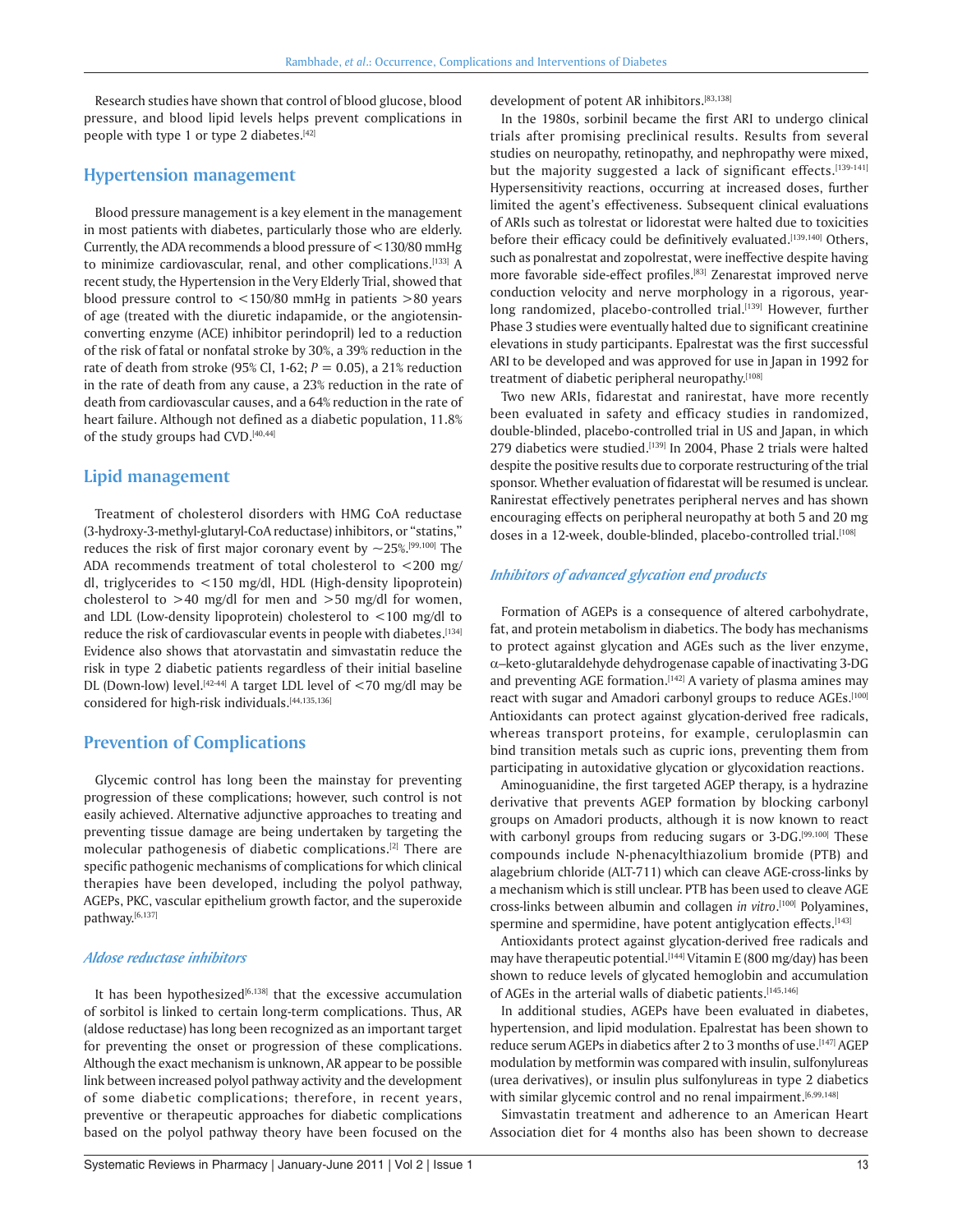cellular RAGE (receptor for advanced glycation end products) in carotid plaques of type 2 diabetics, independent of glycemic control *vs* dietary modifications alone.<sup>[4]</sup> None of these studies specifically evaluated microvascular indices, and further clinical trials are needed to confirm potential outcome benefits.

# **Protein kinase C inhibitors**

PKC412, while not exclusively a PKC inhibitor, was the first PKC inhibitory agent to undergo clinical evaluation in a randomized, double-blinded, placebo-controlled trial.<sup>[149]</sup> Although effective in treating DME, further studies of PCK412 were abandoned due to hepatotoxicity. Ruboxistaurin is a selective  $PKC-\beta$  inhibitor that has been shown to improve retinal circulation parameters and decrease DME retinal leakage without significant adverse effects.<sup>[32]</sup> Ruboxistaurin is currently pending FDA approval for the treatment of DME.

#### *Vascular endothelial growth factor inhibitors*

Cediranib (RECENTIN) is a highly potent inhibitor of all three VEGFRs (VEGFR-1, -2, and -3) with a pharmacokinetic profile that is suitable for continuous once-daily oral dosing.<sup>[150]</sup> Bevacizumab is a humanized recombinant monoclonal antibody binding to VEGF prior to its attachment to the natural endothelial receptors VEGFR-1 and VEGFR-2.<sup>[150,151]</sup> SU 5416 was the first VEGFR tyrosine kinase inhibitor to be tested clinically. This compound was administered intravenously and had to be dissolved in cremophor, yielding anaphylactic reactions in a number of patients. However, the clinical development of this compound has already been stopped.[151]

#### *Antioxidant therapy and reactive oxygen species*

Vitamin E and other antioxidants act primarily to nonenzymatically scavenge certain end-product ROS, thereby limiting their effects to only a portion of the damaging end-product.<sup>[146]</sup> Currently used agents for diabetic microvascular control, including thiazolinediones, ACE inhibitors, angiotensin receptor blockers, and statins, are believed to derive some of their benefit from modulating superoxides.<sup>[28,152]</sup> To improve the effect of antioxidant therapy, compounds are being studied that specifically act against superoxide and prevent induction of the various pathogenic mechanisms.  $\alpha$ -lipoic acid is one such compound that has received the most attention in clinical trials, which indicated that it can reduce markers of oxidation in poorly controlled diabetics and in patients with metabolic syndrome<sup>[153]</sup> [Table 2].

# **Conclusion**

Targets are not being met and drugs are not being prescribed appropriately in most patients with diabetes worldwide. Patients find it difficult to comply with lifestyle advice, attendance for screening, and drugs and those with most difficulty have worse outcomes. Many changes are needed to prevent the complications of diabetes and minimize their impact. Many examples of novel ways of improving outcomes exist.

Significant advances have occurred in all aspects of diabetes over the past 12 months. The most dramatic have involved concepts relating to etiology of type 1 and type 2 and diabetes complications.

## **Table 2: Treatment of diabetic complications based on pathogenetic mechanisms**

| <b>Abnormality</b>            | Compound                                                                                                                                                    |
|-------------------------------|-------------------------------------------------------------------------------------------------------------------------------------------------------------|
| Polyol pathway <sup>T</sup>   | Aldose reductase inhibitors<br>Sorbinil<br><b>Tolrestat</b><br>Ponalrestat<br>Zopolrestat<br>Zenarestat<br>Lidorestat<br>Fidarstat<br>AS-3201<br>Epalrestat |
| Myo-Inositol                  | Myo-Inositol                                                                                                                                                |
| Oxidative stress <sup>1</sup> | Lipoic acid, Nutrinerve                                                                                                                                     |
| Nerve hypoxia <sup>1</sup>    | <b>Vasodilators</b><br><b>ACE</b> inhibitors<br>Prostaglandin analogs                                                                                       |
| Protein kinase $C\hat{}$      | $PKC \beta$ inhibitor                                                                                                                                       |
| $C$ -peptide $\downarrow$     | C-peptide                                                                                                                                                   |
| Neurotrophism↓                | Nerve growth factor (NGF)<br><b>RDNF</b>                                                                                                                    |
| LCFA metabolism $\downarrow$  | Acetyl-L-carnitine                                                                                                                                          |
| $GLA$ synthesis $\downarrow$  | $\gamma$ -Linolenic acid (GLA)                                                                                                                              |
| $NEG^$                        | Aminoguanidine                                                                                                                                              |

**-** Increase; **-** Decrease; BDNF, brain-derived neurotrophic factor; NEG, non-enzymatic glycation; LCFA, long-chain fatty acids; NBF, nerve blood flow

Both forms of diabetes and its complications remain among the most misunderstood and mismanaged of conditions, and it is to be hoped that current discussion about who should manage these conditions will focus attention on desirable standards of care.

# **Acknowledgements**

The authors thank Dr. Deepti Jain and Mr. C. Karthikeyan from RGTU, Bhopal, for their valuable suggestions in carrying out this research work. The authors are also thankful to Prof. Surendra K. Jain for his kind guidance.

# **References**

- 1. Shaw JE, Sicree RA, Zimmet PZ. Global estimates of the prevalence of diabetes for 2010 and 2030. Diabetes Res Clin Pract 2010;87:4-14.
- 2. Available from: http://www.who.int/diabetes/en/. [accessed in 2010 May].
- 3. Wild S, Roglic G, Green A, Sicree R, King H. Global prevalence of diabetes: Estimates for the year 2000 and projections for 2030. Diabetes Care 2004;27:1047-53.
- 4. Chan JC, Malik V, Jia W, Kadowaki T, Yajnik CS, Yoon KH, *et al*. Diabetes in Asia: Epidemiology, risk factors, and pathophysiology. JAMA 2009;301:2129-40.
- 5. Allen KV, Frier BM, Strachan MW. The relationship between type 2 diabetes and cognitive dysfunction: Longitudinal studies and their methodological limitations. Eur J Pharmacol 2004;490:169-75.
- 6. Harris MI, Flegal KM, Cowie CC, Eberhardt MS, Goldstein DE, Little RR, *et al*. Prevalence of diabetes, impaired fasting glucose, and impaired glucose tolerance in US adults: The Third National Health and Nutrition Examination Survey (1988-1994). Diabetes Care 1998;21:518-24.
- 7. Sweileh WM, Sawalha AF, Zyoud SH, Al-Jabi SW, Tameem EJ, Shraim NY. Evaluation of antihypertensive therapy in diabetic hypertensive patients: Impact of ischemic heart disease. Pharma Pract (Internet) 2009;7:40-6.
- 8. Craig LC, Stitzel RE. Modern pharmacology with clinical applications. 5th ed. Boston: Little, Brown; 1997;763-76.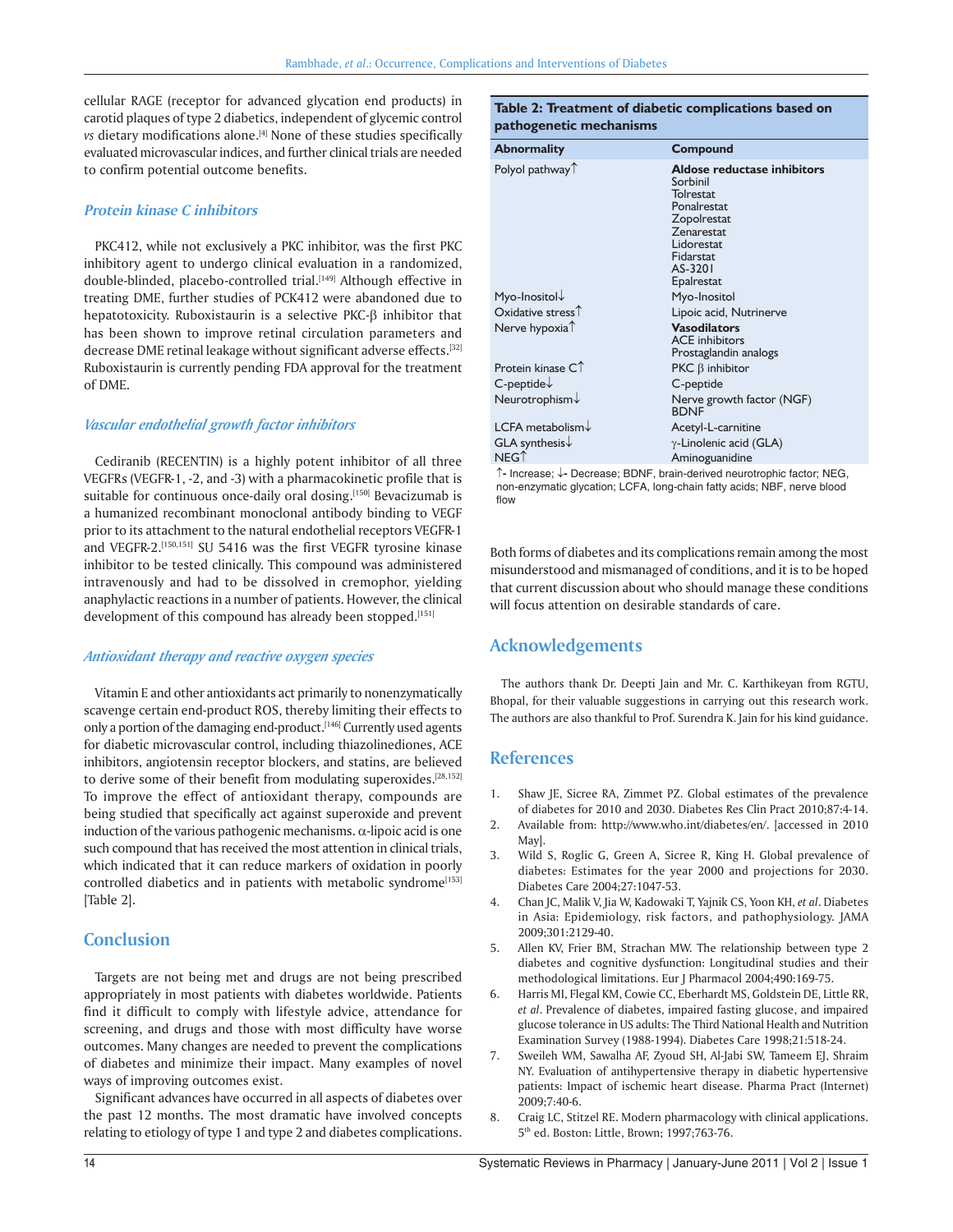- 9. Heydari I, Radi V, Razmjou S, Amiri A, Chronic complications of diabetes mellitus in newly diagnosed patients. Int J Diabetes Mellitus 2010;2:61-3.
- 10. Chakrabarti S, Khan ZA, Cukiernik M, Fukuda G, Chen S, Mukherjee S. Alteration of endothelins: A common pathogenetic mechanism in chronic diabetic complications. Int J Exp Diab Res 2002;3:217-31.
- 11. Fowler MJ. Microvascular and macrovascular complications of diabetes. Clin Diabet 2008;26:357.
- 12. Tripathi KD. Essentials of medical pharmacology. 5<sup>th</sup> ed. New Delhi: Jaypee Brothers; 2005.
- 13. Hardman JG, Limbird LE, Gilman AG. Goodman and Gilman's The Pharmacological Basis of Therapeutics. 10th ed. New York: McGraw-Hill; 2001. ISBN 0-07-135469-7.
- 14. Ramachandran A, Ma RC, Snehalatha C. Diabetes in Asia. Lancet 2010;375:408-18.
- 15. Reinauer H, Home PD, Kanagasabapathy AS, Heuck CC, Laboratory diagnosis and monitoring of diabetes mellitus. Geneva: World Health Organization; 2002. p. 1-26.
- 16. Stolar M. Glycemic control and complications in type 2 diabetes mellitus. Am J Med 2010;123:S3-11.
- 17. Schwartz SS. Pioglitazone for the treatment of type 2 diabetes in patients inadequately controlled on insulin. Diabetes Metab Syndr Obes 2010;3:243-52.
- 18. Stratton IM, Adler AI, Neil HA, Matthews DR, Manley SE, Cull CA*, et al*. Association of glycaemia with macrovascular and microvascular complications of type 2 diabetes (UKPDS 35): Prospective observational study. BMJ 2000;321:405-12.
- 19. Singh R, Ramasamy K, Abraham C, Gupta V, Gupta A. Diabetic retinopathy: An update. Indian J Ophthalmol 2008;56:179-88.
- 20. Leiter LA. The prevention of diabetic microvascular complications of diabetes: Is there a role for lipid lowering?. Diabetes Res Clin Pract 2005;68S2:S3-14.
- 21. Buraczynska M, Ksiazek P, Baranowicz-Gaszczyk I, Jozwiak L. Association of the VEGF gene polymorphism with diabetic retinopathy in type 2 diabetes patients. Nephrol Dial Transplant 2007;22:827-32.
- 22. Cunha-Vaz J, Coimbra, Portugal. Effect of candesartan on diabetic retinopathy (the DIRECT studies). Int Diabetes Monitor 2009;21:204-5.
- 23. Sopharak A, Uyyanonvara B, Barman S. Automatic exudate detection from non-dilated diabetic retinopathy retinal images using fuzzy Cmeans clustering. Sensors 2009;9:2148-61.
- 24. Alibrahim E, Donaghue KC, Rogers S, Hing S, Jenkins AJ, Chan A, *et al*. Retinal vascular caliber and risk of retinopathy in young patients with type 1 diabetes. Ophthalmology 2006;113:1499-503.
- 25. Sankaranarayanan K, Chakraborty R, Boerwinkle EA. Ionizing radiation and genetic risks VI. Chronic multifactorial diseases: A review of epidemiological and genetical aspects of coronary heart disease, essential hypertension and diabetes mellitus. Mutat Res 1999;436:21- 57.
- 26. Kaiser RS, Maguire MG, Grunwald JE. One-year outcomes of panretinal photocoagulation in proliferative diabetic retinopathy. Am J Ophthalmol 2000;129:178-85.
- 27. Ritz E, Stefanski A. Diabetic nephropathy in type II diabetes. Am J Kidney Dis 1996;27:167-94.
- 28. Klein R, Kobrin Klein BE. The epidemiology of eye disease: From glycemia to genetics. Investig Ophthalmol Visual Sci 2006;47:1747-53.
- 29. Aiello LM. Perspectives on diabetic retinopathy. Perspective 2003;136:122-35.
- 30. Yu BP, Chung HY. Oxidative stress and vascular aging. Diabetes Res Clin Pract 2001;54:S73-80.
- 31. Foggensteiner L, Mulroy S, Firth J. Management of diabetic nephropathy. J Royal Soc Med 2001;94:210-7.
- 32. Xu J, Lee ET, Best LG, Lee ET, Begum M, Knowler WC. Association of albuminuria with all- cause and cardiovascular disease mortality in diabetes: The Strong Heart study. Br J Diabetes Vasc Dis 2005;5:334-40.
- 33. Feldman EL. Oxidative stress and diabetic neuropathy: A new understanding of an old problem. J Clin Investig 2003;111:1-3.
- 34. Hall PM. Prevention of progression in diabetic nephropathy. Diabetes Spect 2006;19:18-24.
- 35. Brantsma AH, Bakker SJ, Hillege HL, de Zeeuw D, de Jong PE, Gansevoort RT; PREVEND Study Group. Cardiovascular and renal outcome in

subjects with K/DOQI stage 1-3 chronic kidney disease: The importance of urinary albumin excretion. Nephrol Dial Transplant 2008;23:3851-8.

- 36. Isharwal S, Misra A, Wasir JS, Nigam P. Diet and insulin resistance: A review and Asian Indian perspective. Indian J Med Res 2009;129:485-99.
- 37. Jafar TH, Chaturvedi N, Pappas G. Prevalence of overweight and obesity and their association with hypertension and diabetes mellitus in an Indo- Asian population. CMAJ 2006;175:1071-7.
- 38. Lewis EJ, Xu X. Abnormal glomerular permeability characteristics in diabetic nephropathy. Diabetes Care 2008;31:S202-7.
- 39. Cooper ME, Gilbert RE, Epstein M. Pathophysiology of diabetic nephropathy. Metabolism 1998;47:3-6.
- 40. Edwards JR, Prozialeck WC. Cadmium, diabetes and chronic kidney disease. Toxicol Appl Pharmacol 2009;238:289-93.
- 41. Bretzel RG. Prevention and slowing down the progression of the dialkic nephropathy through antihypertensive therapy. J Diabetes Compl 1997;11:112-22.
- 42. Muragundla A, Chopra K. Quercetin: An anti-oxidant bioflavonoid, attenuates diabetic nephropathy in rats. Clin Exp Pharmacol Physiol 2004;31:244-8.
- 43. United Kingdom Prospective Diabetic Study Group. Intense bloodglucose control with sulphonylureas or insulin compared with conventional treatment and risk of complications in patients with type 2 diabetes (UKPDS 33). Lancet 1998;352:837-53.
- 44. Abdel-Zaher AO, Abdel-Rahman MM, Hafez MM, Omran FM. Role of nitric oxide and reduced glutathione in the protective effects of aminoguanidine, gadolinium chloride and oleanolic acid against acetaminophen- induced hepatic and renal damage. Toxicology 2007;234:124-34.
- 45. Adler S, Nast C. Diabetic nephropathy: Pathogenesis and treatment. Ann Rev Med 1993;44:303-15.
- 46. Greene DA, Sima AA. Diabetic neuropathy. Ann Rev Med 1990;41:303- 17.
- 47. Kärvestedt L, Mårtensson E, Grill V, Elofsson S, von Wendt G, Hamsten A, *et al*. The prevalence of peripheral neuropathy in a populationbased study of patients with type 2 diabetes in Sweden. J Diabetes Compllications 2011;25:97-106.
- 48. Cameron NE. The aetiology of neuropathy in experimental diabetes. Br J Diabetes Vasc Dis 2003;3:98-105.
- 49. Badawi A, Klip A, Haddad P, Cole DE, Bailo BG, El-Sohemy A, *et al*. Type 2 diabetes mellitus and inflammation: Prospects for biomarkers of risk and nutritional intervention. Diabetes Metab Syn Obesit Targets Ther 2010;3:173-86.
- 50. Yusuf O, Nuray AV, Nuray AR. Diabetic complications in experimental models. Tr J Med Sci 1998;22:331-41.
- 51. Mohora M, Greabu M, Muscurel C. The sources and the targets of oxidative stress in the etiology of diabetic complications. Romanian J Biophys 2007;17:63-84.
- 52. Vinik AI, Strotmeyer ES, Nakave AA. Diabetic neuropathy in older adults. Clin Geriatr Med 2008;24:407.
- 53. Limaye PV, Raghuram N, Sivakami S. Oxidative stress and gene expression of antioxidant enzymes in the renal cortex of streptozotocininduced diabetic rats. Mole Cell Biochem 2003;243:147-52.
- 54. Valensi P, Giroux C, Seeboth-Ghalayini B, Atali JR. Diabetic peripheral neuropathy: Effects of age, duration of diabetes, glycemic control, and vascular factors. J Diabetes Compl 1997;11:27-34.
- 55. Schemmel KE, Padiyara RS, D'Souza JJ. Aldose reductase inhibitors in the treatment of diabetic peripheral neuropathy: A review. J Diabetes Complications 2010;24:354-60.
- 56. Boulton AJ, Malik RA, Arezzo JC, Sosenko JM.. Diabetic somatic neuropathies. Diabetes Care 2004;27:1458-86.
- 57. Hatzitolios AI, Didangelos TP, Zantidis AT, Tziomalos K, Giannakoulas GA, Karamitsos DT. Diabetes mellitus and cerebrovascular disease: Which are the actual data? J Diabetes Complications 2009;23:283-96.
- 58. Epidemiology of Diabetes Interventions and Complications (EDIC) Research Group. Effect of intensive diabetes treatment on carotid artery wall thickness in the epidemiology of diabetes interventions and complications. Diabetes 1999;48:383-90.
- 59. Mayosi BM, Flisher AJ, Lalloo UG, Sitas F, Tollman SM, Bradshaw D. The burden of non-communicable diseases in South Africa. Lancet 2009;374:934-47.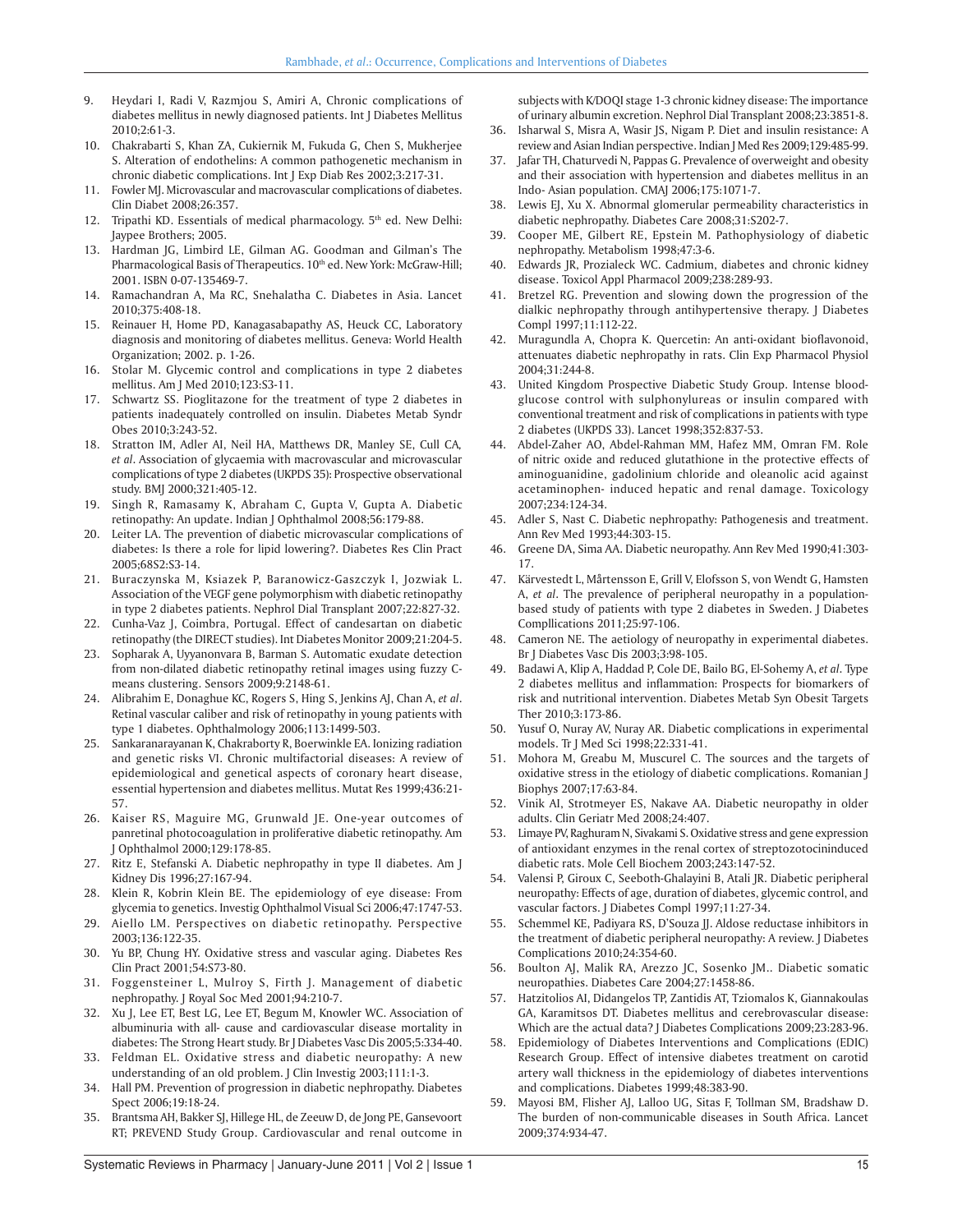- 60. Pandhi N, Smith MA, Kind AJ, Frytak JR, Finch MD. The quality of diabetes care following hospitalization for ischemic stroke. Cerebrovasc Dis 2009;27:235-40.
- 61. Russell NE, Foley M, Kinsley BT, Firth RG, Coffey M, McAuliffe FM. Effect of pregestational diabetes mellitus on fetal cardiac function and structure. Am J Obstet Gynecol 2008;199:312.e1-7.
- 62. Karnib HH, Ziyadeh FN. The cardiorenal syndrome in diabetes mellitus. Diabetes Res Clin Pract 2010;89:201-8.
- 63. Beckman JA, Creager MA, Libby P. Diabetes and atherosclerosis: Epidemiology pathophysiology and management. JAMA 2002;287:2570- 81.
- 64. Giles TD. The patient with diabetes mellitus and heart failure: At-risk issues. Am J Med 2003;115:107S-10.
- 65. Hunt KJ, Williams K, Resendez RG, Hazuda HP, Haffner SM, Stern MP. All-cause and cardiovascular mortality among diabetic participants in the San Antonio heart study. Diabetes Care 2002;26:1557-63.
- 66. Gaziano TA, Bitton A, Anand S, Abrahams-Gessel S, Murphy A. Growing epidemic of coronary heart disease in low- and middle-income countries. Curr Prob Cardiol 2010;35:72-115.
- 67. Type 2 Diabetes practical targets and treatments. 4th ed. and *In vivo* Communications (Asia) Pvt Limited, Singapore, on behalf of the Asian-Pacific Type 2 Diabetes Policy Group and International Diabetes Federation (IDF) Western Pacific Region; Australia: International Diabetes Institute (IDI), Melbourne; 2005.2005.
- 68. Shakil M, Ahmed ST, Samiullah S, Perveen K, Sheikh S, Humaira A. Influence of hypertension and diabetes mellitus on senile cataract. Pak J Physiol 2008;4(2):30-3.
- 69. Zanella MT, Kohlmann O Jr, Ribeiro AB. Treatment of obesity hypertension and diabetes syndrome. Hypertension 2001;38:705-8.
- 70. Kagawa E, Inoue I, Kawagoe T. History of diabetes mellitus as a neurologic predictor in comatose survivors of cardiac arrest of cardiac origin treated with mild hypothermia. Resuscitation 2009;80:881-7.
- 71. Harman-Boehm I, Sosna T, Lund-Andersen H. The eyes in diabetes and diabetes through the eyes. Diabetes Res Clin Pract 2007;78S:S51-8.
- 72. Tahrani AA, Piya MK, Kennedy A, Barnett AH. Glycaemic control in type 2 diabetes: Targets and new therapies. Pharmacol Ther 2010;125:328-61.
- 73. Koya D, Jirousek MR, Lin YW, Ishii H, Kuboki K, King GL. Characterization of protein kinase C isoform activation on the gene expression of transforming growth factor  $\beta$ , extracellular matrix components, and prostanoids in the glomeruli of diabetic rats. J Clin Invest 1997;100:115- 26.
- 74. King GL, Loeken MR. Hyperglycemia-induced oxidative stress in diabetic complications. Histochem Cell Biol 2004;122:333-8.
- 75. Duarte AI, Proença T, Oliveira CR, Santos MS, Rego AC. Insulin Restores Metabolic Function in Cultured Cortical Neurons Subjected to Oxidative Stress. Diabetes 2006;55:2863-70.
- 76. Park JS, Ahn CW. Educational program for diabetic patients in Korea—Multidisplinary intensive management. Diabetes Res Clin Pract 2007;77:S194-8.
- 77. Brown LC, Johnson JA, Majumdar SR, Tsuyuki RT, McAlister FA. Evidence of suboptimal management of cardiovascular risk in patients with type 2 diabetes mellitus and symptomatic atherosclerosis. CMAJ 2004;171:1189-92.
- 78. Yamashita T, Mimura K, Umeda F, Kobayashi K, Hashimoto T, Nawata H. Increased Transendothelial Permeation of Albumin by High Glucose Concentration. Metabolism 1995;144:739-44.
- 79. Flegel K. Controlling the complications of diabetes: It's about the sugar. CMAJ 2009;15:357.
- 80. Berrone E, Beltramo E, Solimine C, Ape AU, Porta M. Regulation of Intracellular Glucose and Polyol Pathway by Thiamine and Benfotiamine in Vascular Cells Cultured in High Glucose. J Biol Chem 2006;281:9307- 13.
- 81. Hothersall JS, Taylaur CE, McLean P. Antioxidant Status in an *in vitro* Model for Hyperglycemic Lens Cataract Formation: Effect of Aldose Reductase Inhibitor Statil. Biochem Med Metab Biol 1988;40:109-17.
- 82. Horie S, Nagai H, Yuuki T, Narita Y, Tsuda Y, Nakajima T, *et al*. Effect of SG-210, a Novel Aldose Reductase Inhibitor, on Impaired Polyol Pathway in Rats Received Diabetic Manipulations. J Diabetes Complications 1998;12:163-9.
- 83. Hotta N. New approaches for treatment in diabetes: Aldose reductase

inhibitors. Biomed Pharmocother 1995;5:232-43.

- 84. Van Zandt MC, Sibley EO, McCann EE, Combs KJ, Flam B, Sawicki DR, *et al*. Design and synthesis of highly potent and selective (2-arylcarbamoylphenoxy)-acetic acid inhibitors of aldose reductase for treatment of chronic diabetic complications. Bioorg Med Chem 2004;12:5661-75.
- 85. Ng DP, Conn J, Chung SS, Larkins RG. Aldose reductase (AC)*n*  microsatellite polymorphism and diabetic microvascular complications in Caucasian Type 1 diabetes mellitus. Diabetes Res Clin Pract 2001;52:21-7.
- 86. Forbes JM, Coughlan MT, Cooper ME. Oxidative Stress as a Major Culprit in Kidney Disease in Diabetes. Diabetes 2008;57:1446-54.
- 87. Pricci F, Leto G, Amadio L, Iacobini C, Cordone S, Catalano S, *et al*. Oxidative stress in diabetes- induced endothelial dysfunction involvement of nitric oxide and protein kinase c. Free Radic Biol Med 2003;35:683-94.
- 88. Mokini Z, Marcovecchio ML, Chiarelli F.. Molecular pathology of oxidative stress in diabetic angiopathy: Role of mitochondrial and cellular pathways. Diabetes Res Clin Pract 2010;87:313-21.
- 89. Taniyama Y, Griendling KK. Reactive Oxygen Species in the Vasculature: Molecular and Cellular Mechanisms. Hypertension 2003;42:1075-81.
- 90. Boel E, Selmer J, Flodgaard HJ, Jensen T. Diabetic Late Complications: Will Aldose Reductase Inhibitors or Inhibitors of Advanced Glycosylation Endproduct Formation Hold Promise? J Diabetes Complications 1995;9:104-29.
- 91. Mehta JL, Rasouli N, Sinha AK, Molavi B. Oxidative stress in diabetes: A mechanistic overview of its effects on atherogenesis and myocardial dysfunction. Int J Biochem Cell Biol 2006;38:794-803.
- 92. Yim MB, Yim HS, Lee C, Kang SO, Chock PB. Protein Glycation Creation of Catalytic Sites for Free Radical Generation. Ann N Y Acad Sci 2001;928:48-53.
- 93. Fukunaga-Takenaka R, Shirai Y, Yagi K, Adachi N, Sakai N, Merino E, *et al*. Importance of chroman ring and tyrosine phosphorylation in the subtype-specific translocation and activation of diacylglycerol kinase  $\alpha$  by D- $\alpha$ -tocopherol. Genes Cells 2005;10:311-9.
- 94. Meier M, Menne J, Park JK, Haller H. Nailing down PKC isoform specificity in diabetic nephropathy—two's company, three's a crowd. Nephrol Dial Transplant 2007;22:2421-25.
- 95. Chu S, Bohlen HG. High concentration of glucose inhibits glomerular endothelial eNOS through a PKC mechanism. Am J Physiol Renal Physiol 2004;287:F384-92.
- 96. Danielsen AG, Liu F, Hosomi Y, Shii K, Roth RA. Activation of Protein Kinase Ca Inhibits Signaling by Members of the Insulin Receptor Family. J Biol Chem 1995;270:21600-5.
- 97. Maritim AC, Sanders RA, Watkins JB 3rd. Diabetes, Oxidative Stress, and Antioxidants: A Review. J Biochem Mol Toxicol 2003;17:24-38.
- 98. Sensi M, Pricci F, Pugliese G, De Rossi MG, Petrucci AF, Cristina A, *et al*. Role of advanced glycation end-products (AGE) in late diabetic complications. Diabetes Res Clin Pract 1995;28:9-17.
- 99. Huebschmann AG, Regensteiner JG, Vlassara H, Reusch JE. Diabetes and Advanced Glycoxidation End Products. Diabetes Care 2006;29:1420-32.
- 100. Wolf G. New insights into the pathophysiology of diabetic nephropathy: From haemodynamics to molecular pathology. Eur J Clin Invest 2004;34:785-96.
- 101. Brownlee M. The Pathobiology of Diabetic Complications A Unifying Mechanism*.* Diabetes 2005;54:1615-25.
- 102. Dandona P, Chaudhuri A, Mohanty P. Macronutrients, Advanced Glycation End Products, and Vascular Reactivity. Diabetes Care 2007;30:2750-1.
- 103. Sato E, Mori F, Igarashi S. Corneal advanced glycation end products increase in patients with proliferative diabetic retinopathy. Diabetes care 2001;24:479-82.
- 104. Jakuš V, Rietbrock N. Advanced Glycation End-Products and the Progress of Diabetic Vascular Complications. Physiol Res 2004;53:131-42*.*
- 105. Yamagishi S, Ueda S, Okuda S. A possible involvement of crosstalk between advanced glycation end products (AGEs) and asymmetric dimethylarginine (ADMA), an endogenous nitric oxide synthase inhibitor in accelerated atherosclerosis in diabetes. Med Hypotheses 2007;69:922-4.
- 106. Fadini GP, Sartore S, Agostini C, Avogaro A. Significance of Endothelial Progenitor Cells in Subjects With Diabetes. Diabetes Care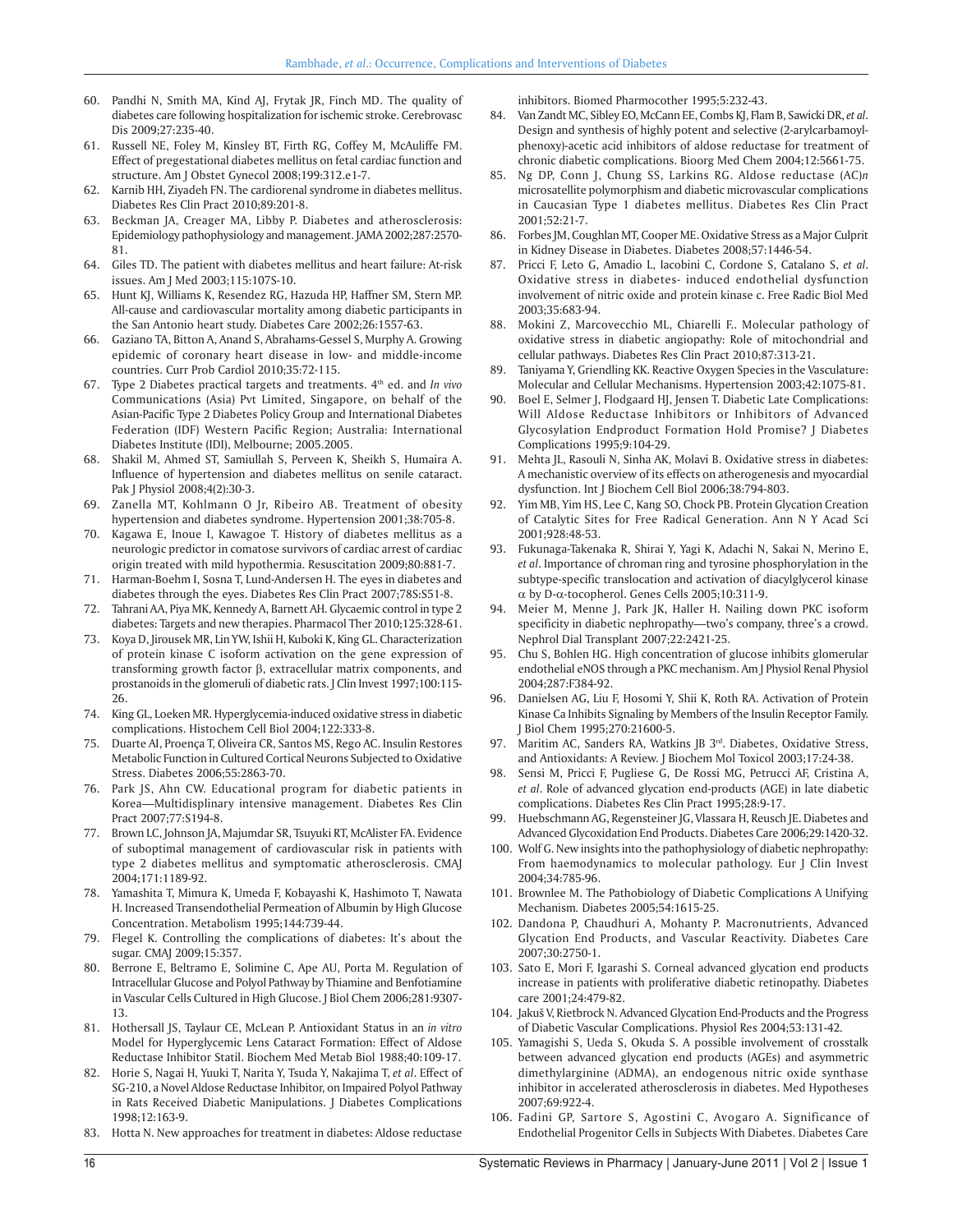2007;30:1305-13.

- 107. Bansal V, Kalita J, Misra UK. Diabetic neuropathy. Postgrad Med J 2006;82;95-100.
- 108. Sherril S. Pathophysiology of Diabetic Nephropathy. Nephrol Nurs J 2007;34:631-3.
- 109. Mezquita J, Mezquita B, Pau M, Mezquita C. Characterization of a Novel Form of Angiopoietin-2 (Ang- 2B) and Expression of VEGF and Angiopoietin-2 during Chicken Testicular Development and Regression. Biochem Biophys Res Communi 1999;260:492-8.
- 110. Klöpper J, Lindenmaier W, Fiedler U, Mehlhorn A, Stark GB, Finkenzeller G, *et al*. High efficient adenoviral-mediated VEGF and Ang-1 gene delivery into osteogenically differentiated human mesenchymal stem cells. Microvasc Res 2008;75:83-90.
- 111. Economidou F, Antoniou KM, Tzanakis N, Sfiridaki K, Siafakas NM, Schiza SE. Angiogenic molecule Tie-2 and VEGF in the pathogenesis of pleural effusions. Respir Med 2008;102:774-9.
- 112. Amiri F, Shaw S, Wang X, Tang J, Waller JL, Eaton DC, *et al*. Angiotensin II activation of the JAK/STAT pathway in mesangial cells is altered by high glucose. Kidney Int 2002;61:1605-16.
- 113. Pang Y, Bounelis P, Chatham JC, Marchase RB. Hexosamine Pathway Is Responsible for Inhibition by Diabetes of Phenylephrine-Induced Inotropy. Diabetes 2004;53:1074-81.
- 114. Kanji MI, Toews ML, Carper WR. Robert. A Kinetic Study of Glucose-6 phosphate Dehydrogenase. J Biol Chem 1976;251:2258-62.
- 115. Available from: http://www.preventdiabetes .com. [Last accessed on Apr 2010.
- 116. Brown AF, Mangione CM, Saliba D, Sarkisian CA, California Healthcare Foundation/American Geriatrics Society Panel on Improving Care for Elders with Diabetes. Guidelines for Improving the Care of the Older Person with Diabetes Mellitus. J Am Geriatr Soc 2003;51:S265-80.
- 117. Kalra S, Kalra B, Unnikrishnan A, Agrawal N, Kumar S. Optimizing weight control in diabetes: Antidiabetic drug selection. Diabetes Metab Syndr Obes 2010;3:297-9.
- 118. Jenssen TG, Tonstad S, Claudi T, Midthjell K, Cooper J. The gap between guidelines and practice in the treatment of type 2 diabetes a nationwide survey in Norway. Diabetes Res Clin Pract 2008;80:314-20.
- 119. Molyneaux LM, Constantino MI, McGill M, Zilkens R, Yue DK. Better glycaemic control and risk reduction of diabetic complications in Type 2 diabetes: Comparison with the DCCT. Diabetes Res Clin Pract 1998;42:77-83.
- 120. Wijesuriya M, Williams R, Yajnik C. The Kathmandu Declaration: ''Life Circle'' approach to prevention and care of diabetes mellitus. Diabetes Res Clin Pract 2010;87:20-6.
- 121. Gomez-Perez FJ, Aguilar-Salinas CA, Almeda-Valdes P, Cuevas-Ramos D, Lerman Garber I, Rull JA. HbA1c for the Diagnosis of Diabetes Mellitus in a Developing Country. A Position Article. Arch Med Res 2010;41:302-8.
- 122. Blonde L. Current Antihyperglycemic Treatment Guidelines and Algorithms for Patients with Type 2 Diabetes Mellitus. Am J Med 2010;123:S12-8.
- 123. Del Cañizo-Gómez FJ, Moreira-Andrés MN. Cardiovascular risk factors in patients with type 2 diabetes Do we follow the guidelines? Diabetes Res Clin Pract 2004;65:125-33.
- 124. Zhang L, Krzentowski G, Albert A, Lefebvre PJ. Risk of Developing Retinopathy in Diabetes Control and Complications Trial Type 1 Diabetic Patients with Good or Poor Metabolic Control. Diabetes Care 2001;24:1275-9.
- 125. Motta M, Bennati E, Cardillo E, Ferlito L, Malaguarnera M. The value of glycosylated hemoglobin (HbA1c) as a predictive risk factor in the diagnosis of diabetes mellitus (DM) in the elderly. Arch Gerontol Geriatr 2010;50:60-4.
- 126. Yu PC, Bosnyak Z, Ceriello A. The importance of glycated haemoglobin (HbA1c) and postprandial glucose (PPG) control on cardiovascular outcomes in patients with type 2 diabetes. Diabetes Res Clin Pract 2010;89:1-9.
- 127. Davidson MB, Schriger DL. Effect of age and race/ethnicity on HbA1c levels in people without known diabetes mellitus: Implications for the diagnosis of diabetes. Diabetes Res Clin Pract 2010;87:415- 21.
- 128. Warren RE. The stepwise approach to the management of type 2

diabetes. Diabetes Res Clin Pract 2004;65S:S3-8.

129. Dokken BB. The Parodox of Glycemic Control and Cardiovascular Complications: Sorting Out the Data. Diabetes Spectr 2008;21;150-2.

- 130. Kilpatrick ES, Rigby AS, Atkin SL. Insulin Resistance, the Metabolic Syndrome, and Complication Risk in Type 1 Diabetes. Diabetes Care 2007;30:707-12.
- 131. Kushner P. Minimizing the risk of hypoglycemia in patients with type 2 diabetes mellitus. Diabetes Metab Syndr Obes 2010;3:49-53.
- 132. Naqshbandi M, Harris SB, Esler JG, Antwi-Nsiah F. Global complication rates of type 2 diabetes in Indigenous peoples: A comprehensive review. Diabetes Res Clin Pract 2008;82:1-17.
- 133. Steigerwalt S. Management of Hypertension in Diabetic Patients with Chronic Kidney Disease. Diabetes Spectr 2008;21:30-6.
- 134. American Diabetes Association Professional Practice Committee and the Executive Committee, October 2001. Evidence-Based Nutrition Principles and Recommendations for the Treatment and Prevention of Diabetes and Related Complications. Clin Diabetes 2002;20:S50-60.
- 135. Huang ES, Brown SE, Ewigman BG, Foley EC, Meltzer DO. Patient Perceptions of Quality of Life with Diabetes-Related Complications and Treatments. Diabetes Care 2007;30:2478-83.
- 136. American Diabetes Association. Standards of medical care in diabetes-2008. Diabetes Care 2008;31:S12-54.
- 137. Cheng AY, Leiter LA. Cardiovascular risk and glycemic control. CMAJ 2009;180:907-8.
- 138. Kinoshita JH. A Thirty Year Journey in the Polyol Pathway. Exp Eye Res 1990;50:567-73.
- 139. Veves A. Aldose Reductase Inhibitors for the Treatment of Diabetic Neuropathy. Contemporary Diabetes: Diabetic Neuropathy: Clinical Management. 2nd ed. In: Veves A, Malik R. Totowa, NJ: Humana Press Inc; 2007. p. 309-20.
- 140. Yasuda H, Terada M, Maeda K, Kogawa S, Sanada M, Haneda M, *et al*. Diabetic neuropathy and nerve regeneration. Prog Neurobiol 2003;69:229-85.
- 141. Crabbe MJ, Goode D. Aldose reductase: A window to the treatment of diabetic complications?. Prog Retin Eye Res 1998;17: 313-83.
- 142. Rojas A, Morales MA. Advanced glycation and endothelial functions: A link towards vascular complications in diabetes. Life Sci 2004;76:715- 30.
- 143. Khan KM, Khan M, Ali M, Taha M, Rasheed S, Perveen S, *et al*. Synthesis of bis-Schiff bases of isatins and their antiglycation activity. Bioorg Med Chem 2009;17:7795-801.
- 144. Pazdro R, Burgess JR. The role of vitamin E and oxidative stress in diabetes complications. Mech Ageing Dev 2010;131:276-86.
- 145. Bonnefont-Rousselot D, Bastard JP, Jaudon MC, Delattre J. Consequences of The Diabetic Status on The Oxidant/Antioxidant Balance. Diabetes Metab 2000;26:163-76.
- 146. van Dam PS, van Asbeck BS, Bravenboer B, van Oirschot JF, Gispen WH, Marx JJ. Nerve function and oxidative stress in diabetic and vitamin e-deficient rats. Free Radic Biol Med 1998;24:18-26.
- 147. Iso K, Tada H, Kuboki K, Inokuchi T. Long-term effect of epalrestat, an aldose reductase inhibitor, on the development of incipient diabetic nephropathy in Type 2 diabetic patients. J Diabetes Complications 2001;15:241-4*.*
- 148. Khan KM, Saeed S, Ali M, Gohar M, Zahid J, Khan A, *et al*. Unsymmetrically disubstituted urea derivatives: A potent class of antiglycating agents. Bioorg Med Chem 2009;17:2447-51.
- 149. Ha H, Kim KH. Pathogenesis of diabetic nephropathy: The role of oxidative stress and protein kinase C. Diabetes Res Clin Pract 1999;45:147-51.
- 150. van Cruijsen H, Voest EE, Punt CJ, Hoekman K, Witteveen PO, Meijerink MR, *et al*. Phase I evaluation of cediranib, a selective VEGFR signaling inhibitor, in combination with gefitinib in patients with advanced tumours. Eur J Cancer 2010;46:901-11. Available from: www.ejconline. com. [Last accessed on 2010].
- 151. Eskens FA, Verweij J. The clinical toxicity profile of vascular endothelial growth factor (VEGF) and vascular endothelial growth factor receptor (VEGFR) targeting angiogenesis inhibitors; A review. Eur J Cancer 2006;42:3127-39.